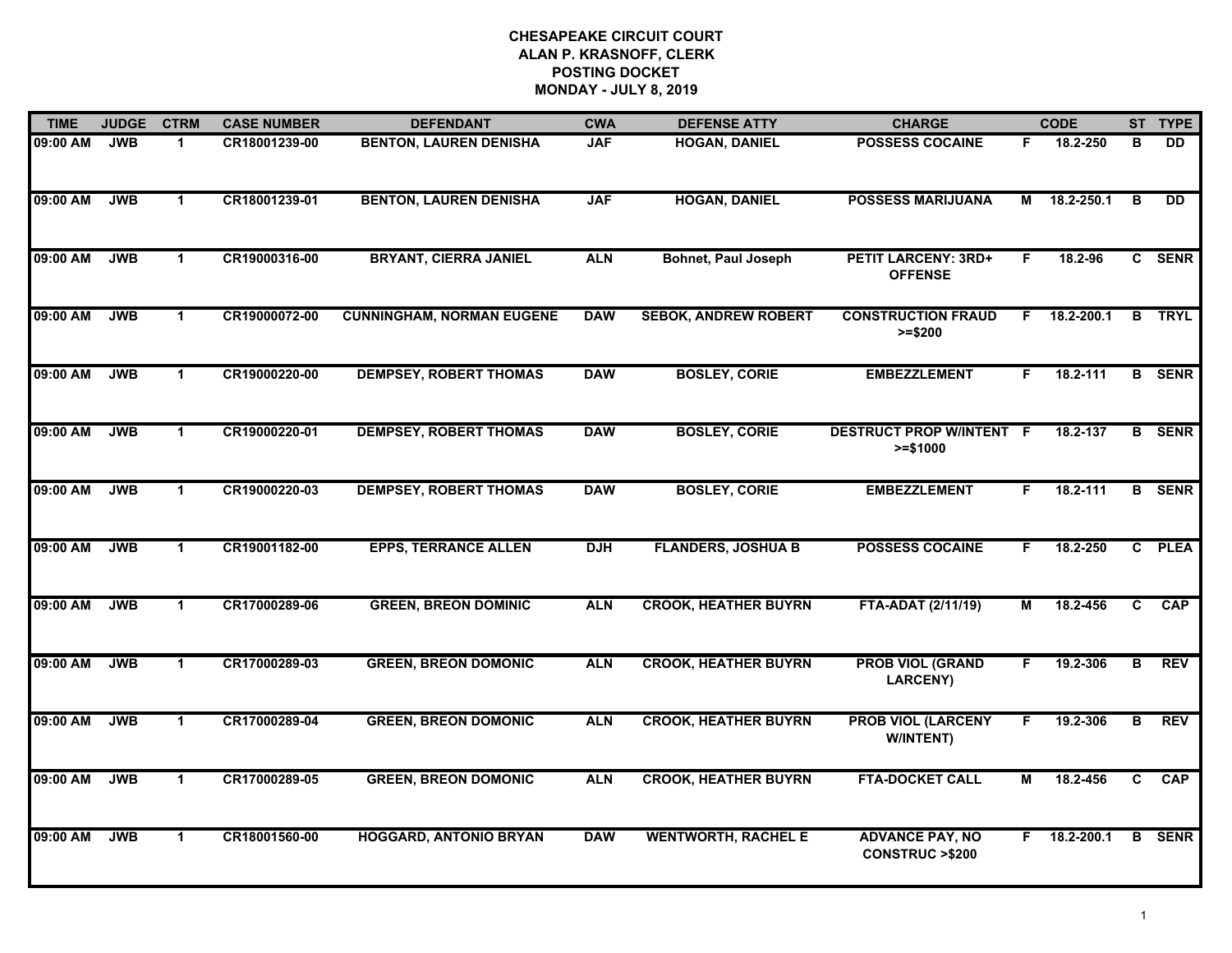| <b>TIME</b> | <b>JUDGE</b> | <b>CTRM</b>  | <b>CASE NUMBER</b> | <b>DEFENDANT</b>                      | <b>CWA</b> | <b>DEFENSE ATTY</b>         | <b>CHARGE</b>                                  |     | <b>CODE</b>   |              | ST TYPE     |
|-------------|--------------|--------------|--------------------|---------------------------------------|------------|-----------------------------|------------------------------------------------|-----|---------------|--------------|-------------|
| 09:00 AM    | <b>JWB</b>   | 1.           | CR19000828-00      | JOHNSON, CHRISTOPHER MICHAEL          | <b>ALN</b> | Ortiz, Kathleen A.          | <b>GRAND LARCENY: &gt;=\$500</b>               | - F | 18.2-95       | C            | <b>PLEA</b> |
| 09:00 AM    | <b>JWB</b>   | $\mathbf 1$  | CR19000907-00      | <b>LOZANO, PABLO</b>                  | <b>ALN</b> | Winn, A. Robinson           | <b>PETIT LARCENY 3RD+</b><br><b>OFFENSE</b>    | F.  | 18.2-96       | $\mathbf{c}$ | <b>PLEA</b> |
| 09:00 AM    | <b>JWB</b>   | $\mathbf{1}$ | CR19001114-00      | <b>MIALE, CHRISTOPHER LEE</b>         | <b>MLK</b> | <b>CROOK, HEATHER BUYRN</b> | <b>POSSESS FENTANYL</b>                        | F   | 18.2-250      | $\mathbf{c}$ | <b>PLEA</b> |
| 09:00 AM    | <b>JWB</b>   | $\mathbf 1$  | CR19000951-00      | <b>REID, JOSEPH DAVIDSON; JR</b>      | <b>MLK</b> | <b>FLANDERS, JOSHUA B</b>   | <b>POSSESS HEROIN</b>                          | F.  | 18.2-250      |              | C TRYL      |
| 09:00 AM    | <b>JWB</b>   | $\mathbf 1$  | CR19000951-01      | <b>REID, JOSEPH DAVIDSON; JR</b>      | <b>MLK</b> | <b>FLANDERS, JOSHUA B</b>   | DRUGS: POSSESS SCHIOR F<br>Ш                   |     | 18.2-250      |              | C TRYL      |
| 09:00 AM    | <b>JWB</b>   | $\mathbf 1$  | CR19000332-00      | <b>REIN, CHRISTOPHER LEE</b>          | <b>ALN</b> | <b>HOGAN, DANIEL</b>        | <b>PETIT LARCENY: 3RD+</b><br><b>OFFENSE</b>   | F.  | 18.2-96       |              | C SENR      |
| 09:00 AM    | <b>JWB</b>   | $\mathbf 1$  | CR12000418-03      | <b>SMITH, VASHION LEDANON</b>         | <b>DAW</b> | <b>FERRARA, JENNIFER</b>    | <b>VIOL PROBATION ON FEL</b><br><b>OFF</b>     | F.  | 19.2-306      | $\mathbf{c}$ | <b>BOND</b> |
| 09:00 AM    | <b>JWB</b>   | $\mathbf 1$  | CR12000418-04      | <b>SMITH, VASHION LEDANON</b>         | <b>DAW</b> | <b>FERRARA, JENNIFER</b>    | <b>VIOL PROBATION ON FEL</b><br><b>OFF</b>     | F   | 19.2-306      |              | C BOND      |
| 09:00 AM    | <b>JWB</b>   | 1            | CR19000914-00      | <b>WHITTAKER, WILLIAM VINCENT; II</b> | <b>MLK</b> | <b>DAWSON, SW</b>           | <b>MALICIOUS WOUNDING</b>                      | F   | $18.2 - 51$   |              | C BOND      |
| 09:00 AM    | <b>JWB</b>   | $\mathbf{1}$ | CR19000914-01      | <b>WHITTAKER, WILLIAM VINCENT; II</b> | <b>MLK</b> | <b>DAWSON, SW</b>           | <b>USE FIREARM IN FELONY</b><br><b>1ST OFF</b> | -F  | $18.2 - 53.1$ | $\mathbf{c}$ | <b>BOND</b> |
| 09:00 AM    | <b>JWB</b>   | $\mathbf 1$  | CR19000914-02      | <b>WHITTAKER, WILLIAM VINCENT; II</b> | <b>MLK</b> | <b>DAWSON, SW</b>           | POINT/BRANDISH FIREARM M                       |     | 18.2-282      | C.           | <b>BOND</b> |
| 09:00 AM    | <b>JWB</b>   | $\mathbf{1}$ | CR19000914-03      | <b>WHITTAKER, WILLIAM VINCENT; II</b> | <b>MLK</b> | <b>DAWSON, SW</b>           | <b>DESTRUCT PROP W/INTENT F</b><br>$>= $1000$  |     | 18.2-137      |              | C BOND      |
| 09:00 AM    | <b>RDS</b>   | 5            | CR18001705-00      | <b>ALEXANDER, MELVIN</b>              | <b>KAM</b> | <b>SINGLETON, KENNETH L</b> | <b>PETIT LARCENY 3RD</b><br><b>OFFENSE</b>     | F   | 18.2-96       | в            | RR          |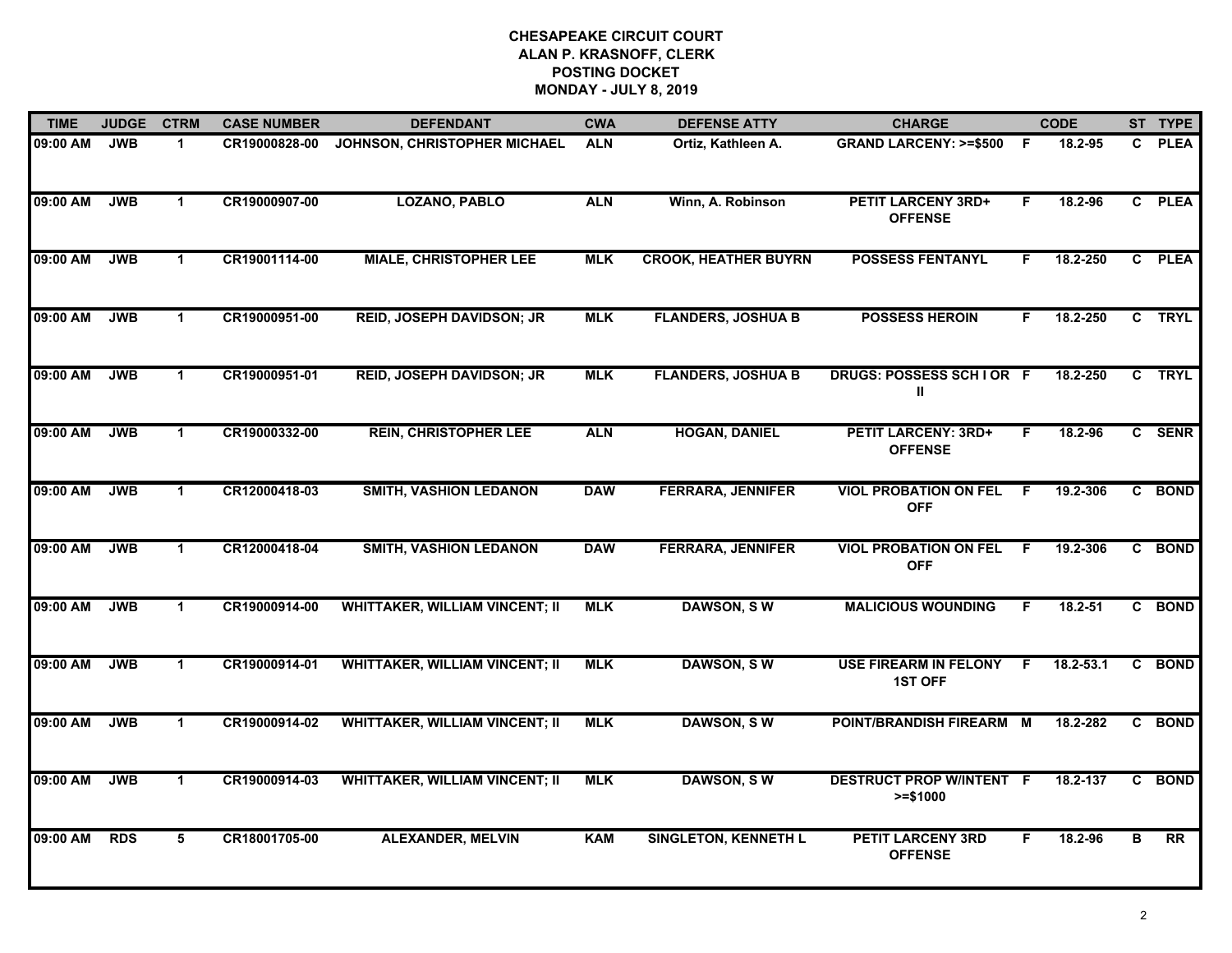| <b>TIME</b> | <b>JUDGE</b> | <b>CTRM</b> | <b>CASE NUMBER</b> | <b>DEFENDANT</b>                               | <b>CWA</b> | <b>DEFENSE ATTY</b>       | <b>CHARGE</b>                                       |    | <b>CODE</b>       |              | ST TYPE                |
|-------------|--------------|-------------|--------------------|------------------------------------------------|------------|---------------------------|-----------------------------------------------------|----|-------------------|--------------|------------------------|
| 09:00 AM    | <b>RDS</b>   | 5           | CR18000429-00      | <b>BARNHILL, CHRISTOPHER</b><br><b>MICHAEL</b> | KAM        | <b>HOGAN, DANIEL</b>      | <b>EMBEZZLEMENT</b>                                 | F. | 18.2-111          | C            | <b>RR</b>              |
| 09:00 AM    | <b>RDS</b>   | 5           | CR18000429-01      | <b>BARNHILL, CHRISTOPHER</b><br><b>MICHAEL</b> | <b>KAM</b> |                           | <b>FTA-REST REVIEW</b>                              | М  | 18.2-456          |              | $\overline{\text{sc}}$ |
| 09:00 AM    | <b>RDS</b>   | 5           | CR19000555-00      | <b>CAMPBELL, GREGORY MICHAEL</b>               | <b>JAF</b> | <b>FLANDERS, JOSHUA B</b> | <b>DWI 2ND</b>                                      |    | M B.18.2-266      |              | <b>B</b> TRYL          |
| 09:00 AM    | <b>RDS</b>   | 5           |                    | CR19000848-00 FUNDERBURK, CHRISTOPHER J; JR    | <b>JAF</b> | <b>MARLE, SIMON JAMES</b> | <b>NONVIOL FELON POSS GUN F</b><br><b>W/I 10Y</b>   |    | 18.2-308.2 C TRYL |              |                        |
| 09:00 AM    | <b>RDS</b>   | 5           | CR19000850-00      | <b>GRIMES, ANTIONETTE MICHELLE</b>             | <b>JAF</b> | <b>BLACK, HUGH E; III</b> | <b>POSSESS COCAINE</b>                              | F. | 18.2-250          |              | <b>B</b> TRYL          |
| 09:00 AM    | <b>RDS</b>   | 5           | CR19001066-00      | <b>KELLEY, MICHAEL LEE</b>                     | <b>JAF</b> | <b>MUSSONI, ERIK</b>      | <b>POSSESS AMPHETAMINE</b>                          | -F | 18.2-250          | C.           | <b>PLEA</b>            |
| 09:00 AM    | <b>RDS</b>   | 5           | CR19001066-01      | <b>KELLEY, MICHAEL LEE</b>                     | <b>JAF</b> | <b>MUSSONI, ERIK</b>      | POSSESS VYVANSE (SCH II) F                          |    | 18.2-250          | $\mathbf{c}$ | <b>PLEA</b>            |
| 09:00 AM    | <b>RDS</b>   | 5           | CR19001066-02      | <b>KELLEY, MICHAEL LEE</b>                     | <b>JAF</b> | <b>MUSSONI, ERIK</b>      | <b>POSSESS XANAX</b>                                | М  | 18.2-250          |              | C PLEA                 |
| 09:00 AM    | <b>RDS</b>   | 5           | CR19001066-03      | <b>KELLEY, MICHAEL LEE</b>                     | <b>JAF</b> | <b>MUSSONI, ERIK</b>      | <b>CLIMB VEHICLE TO COMMIT M</b><br><b>CRIME</b>    |    | 18.2-147          | $\mathbf{c}$ | <b>PLEA</b>            |
| 09:00 AM    | <b>RDS</b>   | 5           | CR19001066-04      | <b>KELLEY, MICHAEL LEE</b>                     | <b>JAF</b> |                           | <b>DRUNK IN PUBLIC</b>                              | М  | 46-157            |              | S PLEA                 |
| 09:00 AM    | <b>RDS</b>   | 5           | CR19001066-05      | <b>KELLEY, MICHAEL LEE</b>                     | <b>JAF</b> | <b>MUSSONI, ERIK</b>      | <b>CREDIT CARD THEFT</b>                            | F. | 18.2-192          | $\mathbf{C}$ | <b>PLEA</b>            |
| 09:00 AM    | <b>RDS</b>   | 5           | CR19001066-06      | <b>KELLEY, MICHAEL LEE</b>                     | <b>JAF</b> | <b>MUSSONI, ERIK</b>      | <b>GRND LARCENY: &gt;=\$500</b><br><b>NOT PERSN</b> | F  | 18.2-95           |              | C PLEA                 |
| 09:00 AM    | <b>RDS</b>   | 5           | CR19001066-07      | <b>KELLEY, MICHAEL LEE</b>                     | <b>JAF</b> | <b>MUSSONI, ERIK</b>      | <b>CONSPIRE/AID/ABET LARC F</b><br>> \$500          |    | 18.2-23           |              | C PLEA                 |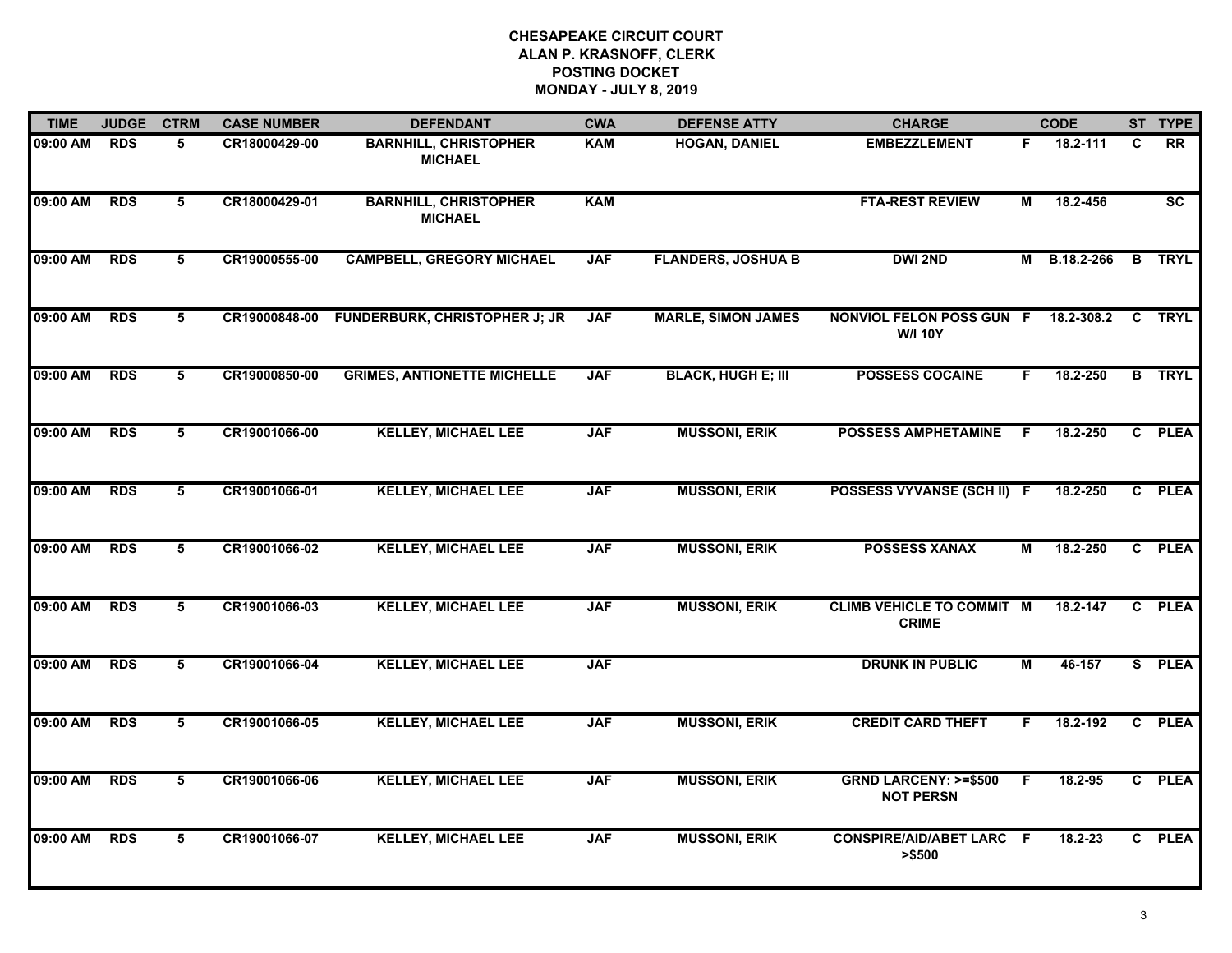| <b>TIME</b> | <b>JUDGE</b> | <b>CTRM</b> | <b>CASE NUMBER</b> | <b>DEFENDANT</b>           | <b>CWA</b> | <b>DEFENSE ATTY</b>  | <b>CHARGE</b>                                       |    | <b>CODE</b> |                | ST TYPE     |
|-------------|--------------|-------------|--------------------|----------------------------|------------|----------------------|-----------------------------------------------------|----|-------------|----------------|-------------|
| 09:00 AM    | <b>RDS</b>   | 5           | CR19001066-08      | <b>KELLEY, MICHAEL LEE</b> | <b>JAF</b> | <b>MUSSONI, ERIK</b> | <b>GRND LARCENY: &gt;=\$500</b><br><b>NOT PERSN</b> | F. | 18.2-95     | C.             | <b>PLEA</b> |
| 09:00 AM    | <b>RDS</b>   | 5           | CR19001066-09      | <b>KELLEY, MICHAEL LEE</b> | <b>JAF</b> | <b>MUSSONI, ERIK</b> | <b>GRND LARCENY: &gt;=\$500</b><br><b>NOT PERSN</b> | F. | 18.2-95     | $\mathbf{c}$   | <b>PLEA</b> |
| 09:00 AM    | <b>RDS</b>   | $5^{\circ}$ | CR19001066-10      | <b>KELLEY, MICHAEL LEE</b> | <b>JAF</b> | <b>MUSSONI, ERIK</b> | <b>CREDIT CARD THEFT</b>                            | F  | 18.2-192    | $\mathbf{c}$   | <b>PLEA</b> |
| 09:00 AM    | <b>RDS</b>   | 5           | CR19001066-11      | <b>KELLEY, MICHAEL LEE</b> | <b>JAF</b> | <b>MUSSONI, ERIK</b> | PETIT LARCENY 1ST OFF                               | М  | 18.2-96     |                | C PLEA      |
| 09:00 AM    | <b>RDS</b>   | 5           | CR19001066-12      | <b>KELLEY, MICHAEL LEE</b> | <b>JAF</b> | <b>MUSSONI, ERIK</b> | <b>ENTER/SET IN MOTION</b><br><b>VEHICLE</b>        | М  | 18.2-147    |                | C PLEA      |
| 09:00 AM    | <b>RDS</b>   | 5           | CR19001066-13      | <b>KELLEY, MICHAEL LEE</b> | <b>JAF</b> | <b>MUSSONI, ERIK</b> | <b>ENTER/SET IN MOTION</b><br><b>VEHICLE</b>        | М  | 18.2-147    |                | C PLEA      |
| 09:00 AM    | <b>RDS</b>   | 5           | CR19001066-14      | <b>KELLEY, MICHAEL LEE</b> | <b>JAF</b> | <b>MUSSONI, ERIK</b> | <b>ENTER/SET IN MOTION</b><br><b>VEHICLE</b>        | М  | 18.2-147    |                | C PLEA      |
| 09:00 AM    | <b>RDS</b>   | $5^{\circ}$ | CR19001066-15      | <b>KELLEY, MICHAEL LEE</b> | <b>JAF</b> | <b>MUSSONI, ERIK</b> | <b>ENTER/SET IN MOTION</b><br><b>VEHICLE</b>        | М  | 18.2-147    | $\mathbf{c}$   | <b>PLEA</b> |
| 09:00 AM    | <b>RDS</b>   | 5           | CR19001066-16      | <b>KELLEY, MICHAEL LEE</b> | <b>JAF</b> | <b>MUSSONI, ERIK</b> | PETIT LARCENY 1ST OFF                               | М  | 18.2-96     |                | C PLEA      |
| 09:00 AM    | <b>RDS</b>   | 5           | CR19001066-17      | <b>KELLEY, MICHAEL LEE</b> | <b>JAF</b> | <b>MUSSONI, ERIK</b> | <b>ENTER/SET IN MOTION</b><br><b>VEHICLE</b>        | М  | 18.2-147    |                | C PLEA      |
| 09:00 AM    | <b>RDS</b>   | 5           | CR19001066-18      | <b>KELLEY, MICHAEL LEE</b> | <b>JAF</b> | <b>MUSSONI, ERIK</b> | <b>ENTER/SET IN MOTION</b><br><b>VEHICLE</b>        | М  | 18.2-147    | $\mathbf{c}$   | <b>PLEA</b> |
| 09:00 AM    | <b>RDS</b>   | 5           | CR19001066-19      | <b>KELLEY, MICHAEL LEE</b> | <b>JAF</b> | <b>MUSSONI, ERIK</b> | <b>ENTER/SET IN MOTION</b><br><b>VEHICLE</b>        | М  | 18.2-147    | $\overline{c}$ | <b>PLEA</b> |
| 09:00 AM    | <b>RDS</b>   | 5           | CR19001066-20      | <b>KELLEY, MICHAEL LEE</b> | <b>JAF</b> | <b>MUSSONI, ERIK</b> | PETIT LARCENY 1ST OFF                               | М  | 18.2-96     |                | C PLEA      |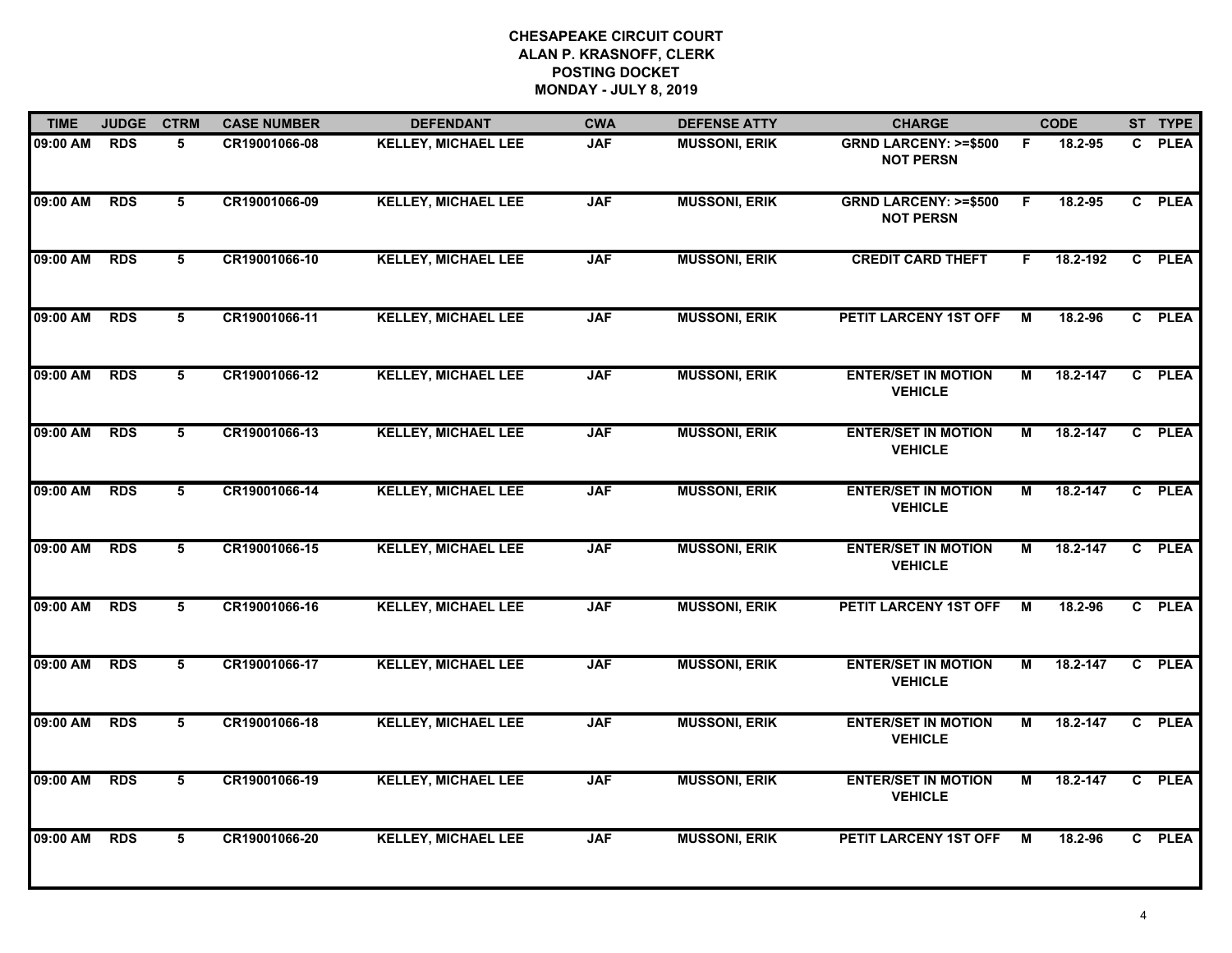| <b>TIME</b> | <b>JUDGE</b> | <b>CTRM</b>     | <b>CASE NUMBER</b> | <b>DEFENDANT</b>              | <b>CWA</b> | <b>DEFENSE ATTY</b>      | <b>CHARGE</b>                                  |              | <b>CODE</b>  |                | ST TYPE     |
|-------------|--------------|-----------------|--------------------|-------------------------------|------------|--------------------------|------------------------------------------------|--------------|--------------|----------------|-------------|
| 09:00 AM    | <b>RDS</b>   | 5               | CR19001066-21      | <b>KELLEY, MICHAEL LEE</b>    | <b>JAF</b> | <b>MUSSONI, ERIK</b>     | <b>ENTER/SET IN MOTION</b><br><b>VEHICLE</b>   | М            | 18.2-147     | C.             | <b>PLEA</b> |
| 09:00 AM    | <b>RDS</b>   | 5               | CR19001066-22      | <b>KELLEY, MICHAEL LEE</b>    | <b>JAF</b> | <b>MUSSONI, ERIK</b>     | <b>ENTER/SET IN MOTION</b><br><b>VEHICLE</b>   | М            | 18.2-147     | $\mathbf{c}$   | <b>PLEA</b> |
| 09:00 AM    | <b>RDS</b>   | 5               | CR19001066-23      | <b>KELLEY, MICHAEL LEE</b>    | <b>JAF</b> | <b>MUSSONI, ERIK</b>     | <b>ENTER/SET IN MOTION</b><br><b>VEHICLE</b>   | М            | 18.2-147     | $\mathbf{c}$   | <b>PLEA</b> |
| 09:00 AM    | <b>RDS</b>   | 5               | CR19001066-24      | <b>KELLEY, MICHAEL LEE</b>    | <b>JAF</b> | <b>MUSSONI, ERIK</b>     | <b>ENTER/SET IN MOTION</b><br><b>VEHICLE</b>   | М            | 18.2-147     |                | C PLEA      |
| 09:00 AM    | <b>RDS</b>   | 5               | CR19001066-25      | <b>KELLEY, MICHAEL LEE</b>    | <b>JAF</b> | <b>MUSSONI, ERIK</b>     | PETIT LARCENY 1ST OFF                          | М            | 18.2-96      |                | C PLEA      |
| 09:00 AM    | <b>RDS</b>   | 5               | CR19001066-26      | <b>KELLEY, MICHAEL LEE</b>    | <b>JAF</b> | <b>MUSSONI, ERIK</b>     | <b>ENTER/SET IN MOTION</b><br><b>VEHICLE</b>   | Μ            | 18.2-147     |                | C PLEA      |
| 09:00 AM    | <b>RDS</b>   | 5               | CR19001066-27      | <b>KELLEY, MICHAEL LEE</b>    | <b>JAF</b> | <b>MUSSONI, ERIK</b>     | <b>ENTER/SET IN MOTION</b><br><b>VEHICLE</b>   | М            | $18.2 - 147$ | $\mathbf{c}$   | <b>PLEA</b> |
| 09:00 AM    | <b>RDS</b>   | 5               | CR19001235-00      | <b>KNOX, DEV CHRISTOPHER</b>  | <b>JAF</b> | Jones, David L.          | <b>BOND APPEAL</b>                             | $\mathbf{o}$ | $19.2 - 124$ |                | C BOND      |
| 09:00 AM    | <b>RDS</b>   | 5               | CR17000586-06      | <b>LOWE, ANDREW PAGE</b>      | <b>KAM</b> | <b>OXENHAM, CARA P</b>   | <b>VIOL PROBATION ON FEL</b><br><b>OFF</b>     | F            | 19.2-306     |                | C BOND      |
| 09:00 AM    | <b>RDS</b>   | $\overline{5}$  | CR17000586-07      | <b>LOWE, ANDREW PAGE</b>      | <b>KAM</b> | <b>OXENHAM, CARA P</b>   | <b>VIOL PROBATION OF MISD</b><br><b>OFF</b>    | M            | 19.2-306     |                | C BOND      |
| 09:00 AM    | <b>RDS</b>   | $5\overline{5}$ | CR19001069-00      | <b>RIVERA, JONATHAN EDGAR</b> | <b>JAF</b> | Greenside, John D.       | <b>CREDIT CARD THEFT</b>                       | F.           | 18.2-192     | $\overline{c}$ | <b>PLEA</b> |
| 09:00 AM    | <b>RDS</b>   | 5               | CR19001069-01      | <b>RIVERA, JONATHAN EDGAR</b> | <b>JAF</b> | <b>GREENSIDE, JOHN D</b> | <b>GRAND LARCENY</b>                           | F.           | 18.2-95      |                | C PLEA      |
| 09:00 AM    | <b>RDS</b>   | 5               | CR19001069-02      | <b>RIVERA, JONATHAN EDGAR</b> | <b>JAF</b> | <b>GREENSIDE, JOHN D</b> | <b>ENTER/SET IN MOTION A</b><br><b>VEHICLE</b> | М            | 18.2-147     | $\mathbf{C}$   | <b>PLEA</b> |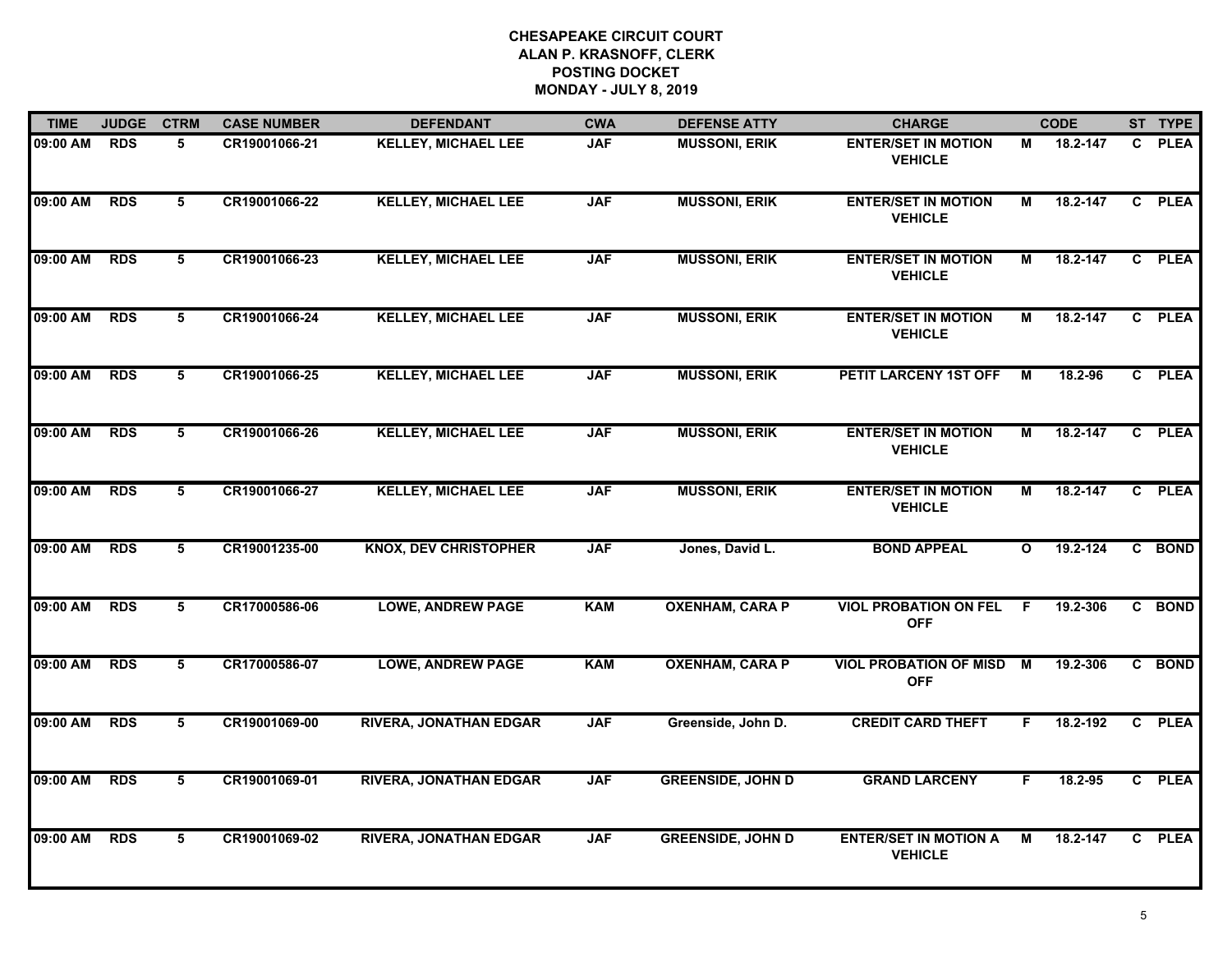| <b>TIME</b> | <b>JUDGE</b> | <b>CTRM</b> | <b>CASE NUMBER</b> | <b>DEFENDANT</b>              | <b>CWA</b> | <b>DEFENSE ATTY</b>      | <b>CHARGE</b>                                  |    | <b>CODE</b> |              | ST TYPE     |
|-------------|--------------|-------------|--------------------|-------------------------------|------------|--------------------------|------------------------------------------------|----|-------------|--------------|-------------|
| 09:00 AM    | <b>RDS</b>   | 5.          | CR19001069-03      | <b>RIVERA, JONATHAN EDGAR</b> | <b>JAF</b> | <b>GREENSIDE, JOHN D</b> | <b>ENTER/SET IN MOTION A</b><br><b>VEHICLE</b> | М  | 18.2-147    | $\mathbf{C}$ | <b>PLEA</b> |
| 09:00 AM    | <b>RDS</b>   | 5           | CR19001069-04      | <b>RIVERA, JONATHAN EDGAR</b> | <b>JAF</b> | <b>GREENSIDE, JOHN D</b> | <b>ENTER/SET IN MOTION A</b><br><b>VEHICLE</b> | М  | 18.2-147    | $\mathbf{c}$ | <b>PLEA</b> |
| 09:00 AM    | <b>RDS</b>   | 5           | CR19001069-05      | <b>RIVERA, JONATHAN EDGAR</b> | <b>JAF</b> | <b>GREENSIDE, JOHN D</b> | <b>ENTER/SET IN MOTION A</b><br><b>VEHICLE</b> | М  | 18.2-147    |              | C PLEA      |
| 09:00 AM    | <b>RDS</b>   | 5           | CR19001069-06      | <b>RIVERA, JONATHAN EDGAR</b> | <b>JAF</b> | <b>GREENSIDE, JOHN D</b> | <b>ENTER/SET IN MOTION A</b><br><b>VEHICLE</b> | м  | 18.2-147    |              | C PLEA      |
| 09:00 AM    | <b>RDS</b>   | 5           | CR19001069-07      | <b>RIVERA, JONATHAN EDGAR</b> | <b>JAF</b> | <b>GREENSIDE, JOHN D</b> | <b>ENTER/SET IN MOTION A</b><br><b>VEHICLE</b> | М  | 18.2-147    |              | C PLEA      |
| 09:00 AM    | <b>RDS</b>   | 5           | CR19001069-08      | <b>RIVERA, JONATHAN EDGAR</b> | <b>JAF</b> | <b>GREENSIDE, JOHN D</b> | PETIT LARCENY 1ST OFF                          | м  | 18.2-96     |              | C PLEA      |
| 09:00 AM    | <b>RDS</b>   | 5           | CR19001069-09      | <b>RIVERA, JONATHAN EDGAR</b> | <b>JAF</b> | <b>GREENSIDE, JOHN D</b> | PETIT LARCENY 1ST OFF                          | M  | 18.2-96     |              | C PLEA      |
| 09:00 AM    | <b>RDS</b>   | 5           | CR19001069-10      | <b>RIVERA, JONATHAN EDGAR</b> | <b>JAF</b> | <b>GREENSIDE, JOHN D</b> | <b>ENTER/SET IN MOTION A</b><br><b>VEHICLE</b> | М  | 18.2-147    |              | C PLEA      |
| 09:00 AM    | <b>RDS</b>   | 5           | CR19001069-11      | <b>RIVERA, JONATHAN EDGAR</b> | <b>JAF</b> | <b>GREENSIDE, JOHN D</b> | <b>ENTER/SET IN MOTION A</b><br><b>VEHICLE</b> | М  | 18.2-147    |              | C PLEA      |
| 09:00 AM    | <b>RDS</b>   | 5           | CR19001069-12      | <b>RIVERA, JONATHAN EDGAR</b> | <b>JAF</b> | <b>GREENSIDE, JOHN D</b> | <b>ENTER/SET IN MOTION A</b><br><b>VEHICLE</b> | М  | 18.2-147    |              | C PLEA      |
| 09:00 AM    | <b>RDS</b>   | 5           | CR19001069-13      | <b>RIVERA, JONATHAN EDGAR</b> | <b>JAF</b> | <b>GREENSIDE, JOHN D</b> | <b>ENTER/SET IN MOTION A</b><br><b>VEHICLE</b> | М  | 18.2-147    |              | C PLEA      |
| 09:00 AM    | <b>RDS</b>   | 5           | CR19001069-14      | <b>RIVERA, JONATHAN EDGAR</b> | <b>JAF</b> | <b>GREENSIDE, JOHN D</b> | PETIT LARCENY 1ST OFF                          | M  | 18.2-96     |              | C PLEA      |
| 09:00 AM    | <b>RDS</b>   | 5           | CR19001069-15      | <b>RIVERA, JONATHAN EDGAR</b> | <b>JAF</b> | <b>GREENSIDE, JOHN D</b> | <b>GRAND LARCENY</b>                           | F. | 18.2-95     |              | C PLEA      |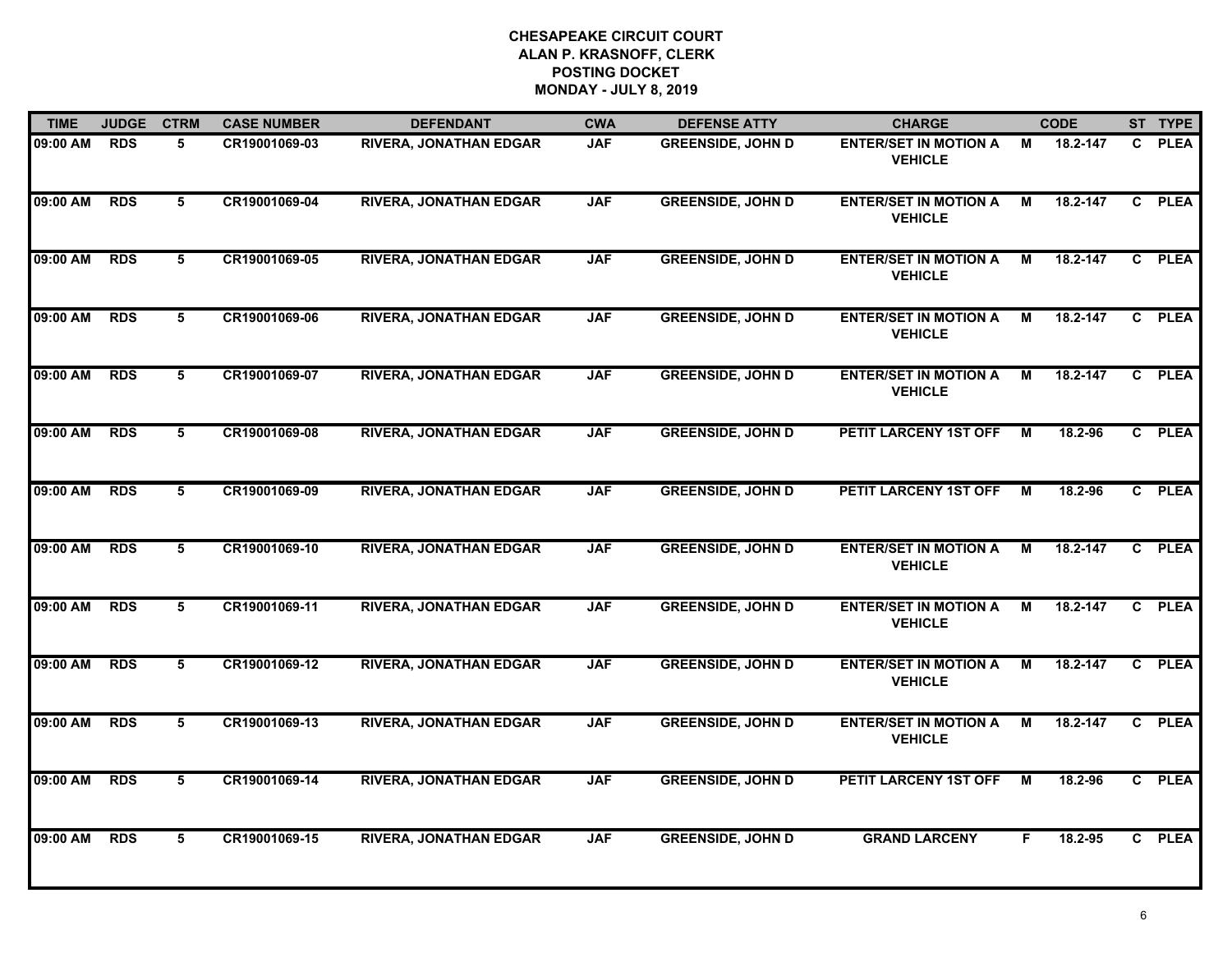| <b>TIME</b> | <b>JUDGE</b> | <b>CTRM</b>    | <b>CASE NUMBER</b> | <b>DEFENDANT</b>                  | <b>CWA</b> | <b>DEFENSE ATTY</b>         | <b>CHARGE</b>                                       |              | <b>CODE</b> |              | ST TYPE       |
|-------------|--------------|----------------|--------------------|-----------------------------------|------------|-----------------------------|-----------------------------------------------------|--------------|-------------|--------------|---------------|
| 09:00 AM    | <b>RDS</b>   | 5              | CR19001065-00      | TILLAGE, JOHN JEROME              | <b>KAM</b> | Winn, A. Robinson           | <b>BOND APPEAL</b>                                  | $\mathbf{o}$ | 19.2-124    | C.           | <b>BOND</b>   |
| 09:00 AM    | <b>RAB</b>   | $\overline{7}$ | CR11000301-04      | <b>CAHILL, JESSICA</b>            | <b>AWW</b> | Buyrn, Richard L.           | <b>VIOL PROBATION ON FEL</b><br><b>OFF</b>          | F.           | 19.2-306    | C            | <b>REV</b>    |
| 09:00 AM    | <b>RAB</b>   | $\overline{7}$ | CR19001138-00      | <b>CISKO, AARON WAYNE</b>         | <b>AWW</b> | <b>FLANDERS, JOSHUA B</b>   | <b>POSSESS HEROIN</b>                               | F.           | 18.2-250    |              | C PLEA        |
| 09:00 AM    | <b>RAB</b>   | 7              | CR19000614-00      | <b>DIGGS, TERRELL JAMEL</b>       | <b>AWW</b> | <b>FLANDERS, JOSHUA B</b>   | <b>FELON POSS/TRANSPRT</b><br><b>AMMUNITION</b>     | F            | 18.2-308.2  | B            | <b>TRYL</b>   |
| 09:00 AM    | <b>RAB</b>   | $\overline{7}$ | CR19000614-01      | <b>DIGGS, TERRELL JAMEL</b>       | <b>AWW</b> | <b>FLANDERS, JOSHUA B</b>   | <b>POSSESS OXYCODONE</b>                            | F.           | 18.2-250    |              | <b>B</b> TRYL |
| 09:00 AM    | <b>RAB</b>   | $\overline{7}$ | CR19001035-00      | <b>HARDIN, CHRISTOPHER TYRELL</b> | <b>BW</b>  | Winn, A. Robinson           | STLN PRPRTY: INT TO SELL F 18.2-108.01<br>$>= $500$ |              |             | C            | <b>PLEA</b>   |
| 09:00 AM    | <b>RAB</b>   | $\overline{7}$ | CR19001035-01      | <b>HARDIN, CHRISTOPHER TYRELL</b> | <b>BW</b>  | Winn, A. Robinson           | <b>GRND LARCENY: &gt;=\$500</b><br><b>NOT PERSN</b> | F.           | 18.2-95     |              | C PLEA        |
| 09:00 AM    | <b>RAB</b>   | $\overline{7}$ | CR19001035-02      | <b>HARDIN, CHRISTOPHER TYRELL</b> | <b>BW</b>  | Winn, A. Robinson           | <b>CONSPIRE/AID/ABET LARC F</b><br>> \$500          |              | $18.2 - 23$ |              | C PLEA        |
| 09:00 AM    | <b>RAB</b>   | 7              | CR19001239-00      | <b>HASTINGS, BRIDGET ANN</b>      | <b>AHM</b> | <b>FLANDERS, JOSHUA B</b>   | <b>BOND APPEAL</b>                                  | $\mathbf{o}$ | 19.2-124    | $\mathbf{c}$ | <b>BOND</b>   |
| 09:00 AM    | <b>RAB</b>   | $\overline{7}$ | CR04003133-02      | <b>JETHRO, JULIAN BRIAN</b>       | <b>BW</b>  | <b>MCCORMACK, JARRETT L</b> | <b>VIOL PROBATION ON FEL</b><br><b>OFF</b>          | -F           | 19.2-306    | C            | <b>REV</b>    |
| 09:00 AM    | <b>RAB</b>   | $\overline{7}$ | CR19001038-00      | JOHNSON, ROCHELLE JANAE           | BW         | <b>PATZIG, ANDREW</b>       | STLN PRPRTY: INT TO SELL F 18.2-108.01<br>$>= $500$ |              |             | B            | <b>PLEA</b>   |
| 09:00 AM    | <b>RAB</b>   | $\overline{7}$ | CR19001038-01      | JOHNSON, ROCHELLE JANAE           | <b>BW</b>  | <b>PATZIG, ANDREW</b>       | <b>CONSPIRE/AID/ABET LARC F</b><br>> \$500          |              | $18.2 - 23$ |              | <b>B</b> PLEA |
| 09:00 AM    | <b>RAB</b>   | $\overline{7}$ | CR19001038-02      | JOHNSON, ROCHELLE JANAE           | <b>BW</b>  | <b>PATZIG, ANDREW</b>       | <b>GRND LARCENY: &gt;=\$500</b><br><b>NOT PERSN</b> | F.           | $18.2 - 95$ |              | <b>B</b> PLEA |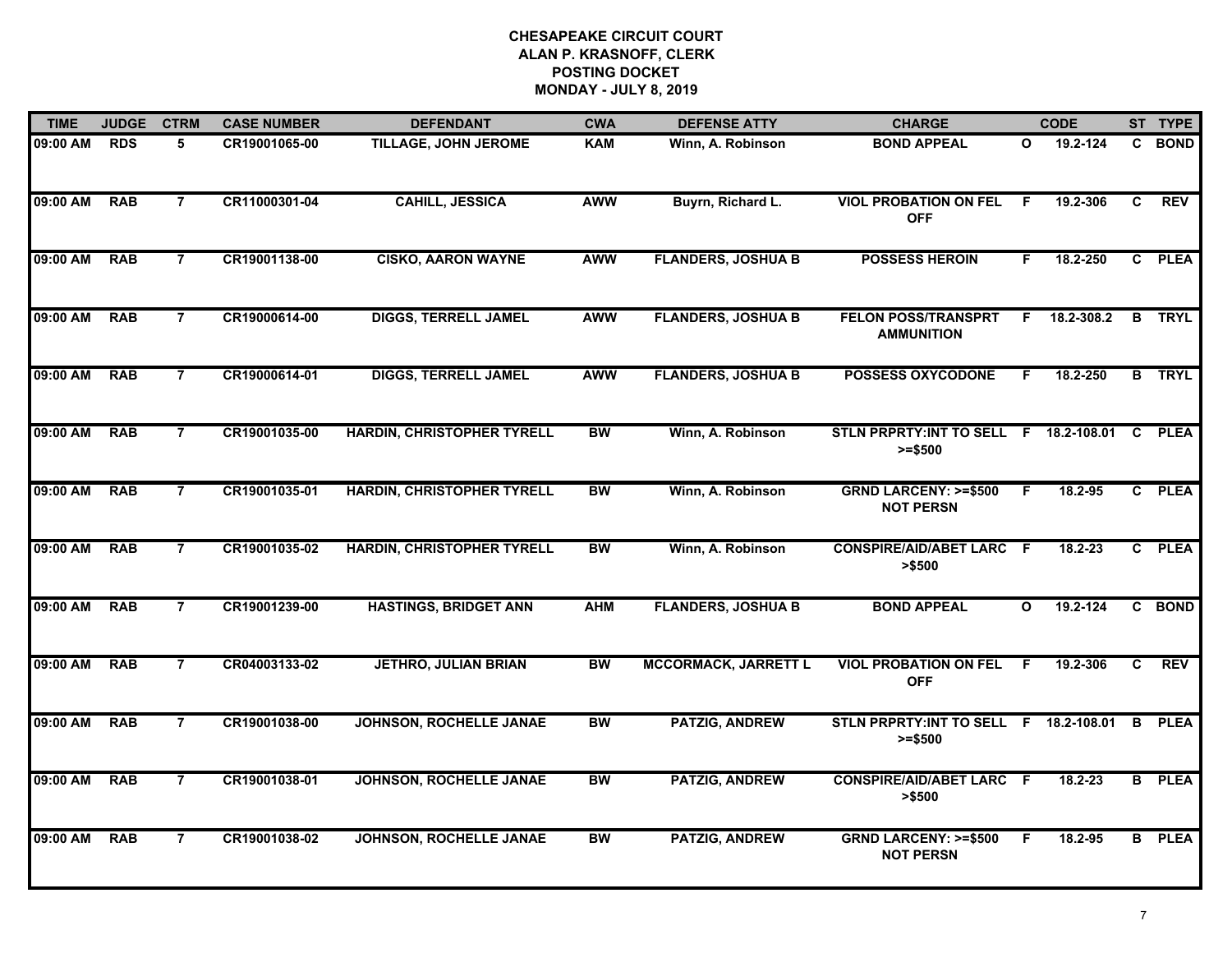| <b>TIME</b> | <b>JUDGE</b> | <b>CTRM</b>    | <b>CASE NUMBER</b> | <b>DEFENDANT</b>                    | <b>CWA</b> | <b>DEFENSE ATTY</b>    | <b>CHARGE</b>                                |              | <b>CODE</b>  |    | ST TYPE       |
|-------------|--------------|----------------|--------------------|-------------------------------------|------------|------------------------|----------------------------------------------|--------------|--------------|----|---------------|
| 09:00 AM    | <b>RAB</b>   | 7              | CR04A02075-03      | <b>MERCER, ALBERT MCCOY; JR</b>     | <b>AWW</b> | Buyrn, Richard L.      | <b>PROB VIOL POSSESS</b><br><b>COCAINE</b>   | F.           | 19.2-306     | C. | <b>REV</b>    |
| 09:00 AM    | <b>RAB</b>   | $\overline{7}$ | CR09A00433-03      | <b>MERCER, ALBERT MCCOY; JR</b>     | <b>AWW</b> | Buyrn, Richard L.      | <b>PROB VIOL DIST</b><br><b>MARIJUANA</b>    | F.           | 19.2-306     | C  | <b>REV</b>    |
| 09:00 AM    | <b>RAB</b>   | $\overline{7}$ | CR18001102-00      | <b>MINOR, RAYSHEL MARIE</b>         | <b>BW</b>  | <b>HOGAN, DANIEL</b>   | <b>PETIT LARCENY: 3RD+</b><br><b>OFFENSE</b> | F.           | 18.2-104     | C  | RR            |
| 09:00 AM    | <b>RAB</b>   | 7              | CR18001102-01      | <b>MINOR, RAYSHEL MARIE</b>         | BW         |                        | <b>FAIL TO APPEAR (RR DATE) M</b>            |              | 18.2-456     |    | SC            |
| 09:00 AM    | <b>RAB</b>   | $\overline{7}$ | CR19000612-00      | <b>MITCHELL, SEAN M</b>             | <b>AWW</b> | <b>DAWSON, SW</b>      | <b>POSSESS PSILOCYBIN</b>                    | F.           | 18.2-250     |    | <b>B</b> PLEA |
| 09:00 AM    | <b>RAB</b>   | $\overline{7}$ | CR19001236-00      | <b>RAWLINGS, KELVIN ANDRE</b>       | <b>BKF</b> | <b>OLIVER, FLOYD J</b> | <b>BOND APPEAL</b>                           | $\mathbf{o}$ | 19.2-124     |    | C BOND        |
| 09:00 AM    | <b>RAB</b>   | $\overline{7}$ | CR15000041-01      | <b>ROBERTS, JACQUELINE MICHELLE</b> | <b>BW</b>  | Buyrn, Richard L.      | PROB VIOL CONCEALMENT F                      |              | 19.2-306     | C  | <b>REV</b>    |
| 09:00 AM    | <b>RAB</b>   | $\overline{7}$ | CR15000392-01      | <b>ROBERTS, JACQUELINE MICHELLE</b> | <b>BW</b>  | Buyrn, Richard L.      | PROB VIOL P LARC 3RD OFF F                   |              | 19.2-306     | C  | <b>REV</b>    |
| 09:00 AM    | <b>RAB</b>   | 7              | CR19000632-00      | <b>UZZLE, CHARLOTTE</b>             | <b>KJB</b> | Winn, A. Robinson      | DR AFTER DECLARED H.O.- F<br><b>FELONY</b>   |              | B.46.2-357   |    | <b>B</b> BOND |
| 09:00 AM    | <b>RAB</b>   | $\overline{7}$ | CR19000632-01      | <b>UZZLE, CHARLOTTE</b>             | <b>KJB</b> | Winn, A. Robinson      | <b>HIT &amp; RUN</b>                         |              | F E.46.2-894 | B  | <b>MOT</b>    |
| 09:00 AM    | <b>RAB</b>   | $\overline{7}$ | CR10000236-04      | <b>WILSON, KEESHA LATOYA</b>        | BW         | PROTOGYROU, ANDREW     | <b>PROB VIOL FAIL TO RTN</b><br><b>BAIL</b>  | F            | 19.2-306     | C  | <b>REV</b>    |
| 09:00 AM    | <b>RAB</b>   | $\overline{7}$ | CR18001954-01      | <b>WOODSON, JAMAR DEVON</b>         | <b>BW</b>  | <b>HOGAN, DANIEL</b>   | <b>POSSESSION OF</b><br><b>MARIJUANA</b>     | Μ            | 18.2-250.1   |    | <b>B</b> TRYL |
| 09:30 AM    | <b>RDS</b>   | $\mathbf{2}$   | CR12003141-10      | <b>BUETOW, JEREMIAH WAYNE</b>       |            |                        | <b>VIOL PROBATION ON FEL</b><br><b>OFF</b>   | E            | 19.2-306     |    | C ADAT        |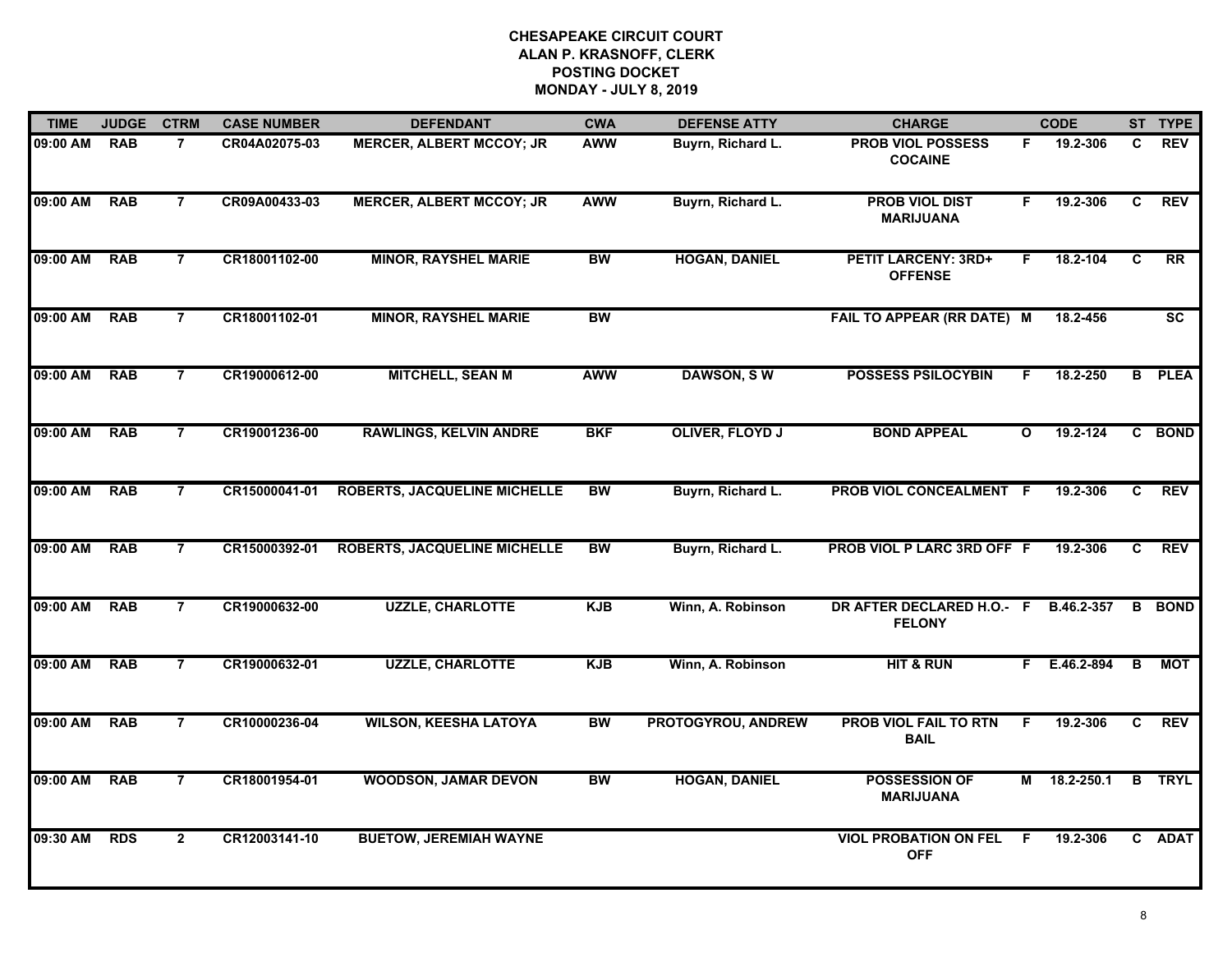| <b>TIME</b> | <b>JUDGE</b> | <b>CTRM</b>    | <b>CASE NUMBER</b> | <b>DEFENDANT</b>                 | <b>CWA</b> | <b>DEFENSE ATTY</b> | <b>CHARGE</b>                                                |     | <b>CODE</b>        |              | ST TYPE       |
|-------------|--------------|----------------|--------------------|----------------------------------|------------|---------------------|--------------------------------------------------------------|-----|--------------------|--------------|---------------|
| 09:30 AM    | <b>RDS</b>   | $\overline{2}$ | CR12003141-11      | <b>BUETOW, JEREMIAH WAYNE</b>    |            |                     | <b>VIOL PROBATION ON FEL</b><br><b>OFF</b>                   | -F  | 19.2-306           | C.           | <b>ADAT</b>   |
| 09:30 AM    | <b>RDS</b>   | $\overline{2}$ | CR12003141-12      | <b>BUETOW, JEREMIAH WAYNE</b>    |            |                     | <b>VIOL PROBATION ON FEL</b><br><b>OFF</b>                   | - F | 19.2-306           |              | C ADAT        |
| 09:30 AM    | <b>RDS</b>   | $\overline{2}$ | CR19001139-00      | <b>DARDEN, LAKUAH HUNTER</b>     |            |                     | <b>FICT REGISTRATION</b><br><b>STICKERS</b>                  | М   | 46.2-613           |              | S ADAT        |
| 09:30 AM    | <b>RDS</b>   | $\overline{2}$ | CR19001168-01      | <b>KNIGHT, NEAL</b>              | <b>KAM</b> |                     | VIOL SEX OFFNDR FAIL TO F 18.2-472.1 F ADAT<br><b>REGIST</b> |     |                    |              |               |
| 09:30 AM    | <b>RDS</b>   | $\overline{2}$ | CR19001168-00      | <b>KNIGHT, NEAL ANSON</b>        | <b>KAM</b> |                     | <b>FAIL TO REGISTER SEX</b><br><b>OFFENDER</b>               |     | $F = 18.2 - 472.1$ |              | <b>B</b> ADAT |
| 09:30 AM    | <b>RDS</b>   | $\mathbf{2}$   | CR07003871-01      | <b>MCKINNON, RONDELL</b>         |            |                     | <b>VIOL PROBATION ON FEL F</b><br><b>OFF</b>                 |     | 19.2-306           |              | C ADAT        |
| 09:30 AM    | <b>RDS</b>   | $\overline{2}$ | CR07004225-01      | <b>MCKINNON, RONDELL</b>         |            |                     | <b>VIOL PROBATION ON FEL</b><br><b>OFF</b>                   | - F | 19.2-306           | $\mathbf{c}$ | <b>ADAT</b>   |
| 09:30 AM    | <b>RDS</b>   | $\overline{2}$ | CR19000977-00      | <b>UNTERSEH, SAMANTHA RAQUEL</b> |            |                     | <b>RECKLESS DRIVING 88/60</b>                                |     | M A.46.2-862       |              | S ADAT        |
| 09:30 AM    | <b>RDS</b>   | $\overline{2}$ | CR18001741-00      | <b>WHITE, CARONA DELROSA</b>     | <b>BW</b>  |                     | <b>OBTAIN MONEY FALSE</b><br><b>PRET &gt;=\$200</b>          | F.  | 18.2-178           |              | <b>B</b> ADAT |
| 02:00 PM    | <b>RAB</b>   | $\overline{7}$ | CR18001520-00      | <b>NICHOLS, BRENTON LAMONT</b>   | <b>DRT</b> | Ortiz, Kathleen A.  | LARCENY: 3RD+<br><b>CONVICTION</b>                           | F.  | 18.2-104           | C            | <b>NOT</b>    |
| 02:00 PM    | <b>RAB</b>   | $\overline{7}$ | CR18001520-01      | <b>NICHOLS, BRENTON LAMONT</b>   | <b>DRT</b> | Ortiz, Kathleen A.  | <b>OBTAIN MONEY FALSE</b><br><b>PRET &lt;\$200</b>           | F.  | 18.2-178           | C.           | <b>MOT</b>    |
| 02:00 PM    | <b>RAB</b>   | $\overline{7}$ | CR18001520-02      | <b>NICHOLS, BRENTON LAMONT</b>   | <b>DRT</b> | Ortiz, Kathleen A.  | <b>FTA-TRYL</b>                                              | М   | 18.2-456           | $\mathbf{c}$ | <b>MOT</b>    |
| 02:00 PM    | <b>RAB</b>   | $\overline{7}$ | CR18001520-03      | <b>NICHOLS, BRENTON LAMONT</b>   | <b>DRT</b> | Ortiz, Kathleen A.  | <b>FAIL TO APPEAR; TRIAL</b>                                 | М   | 18.2-456           | C            | <b>MOT</b>    |